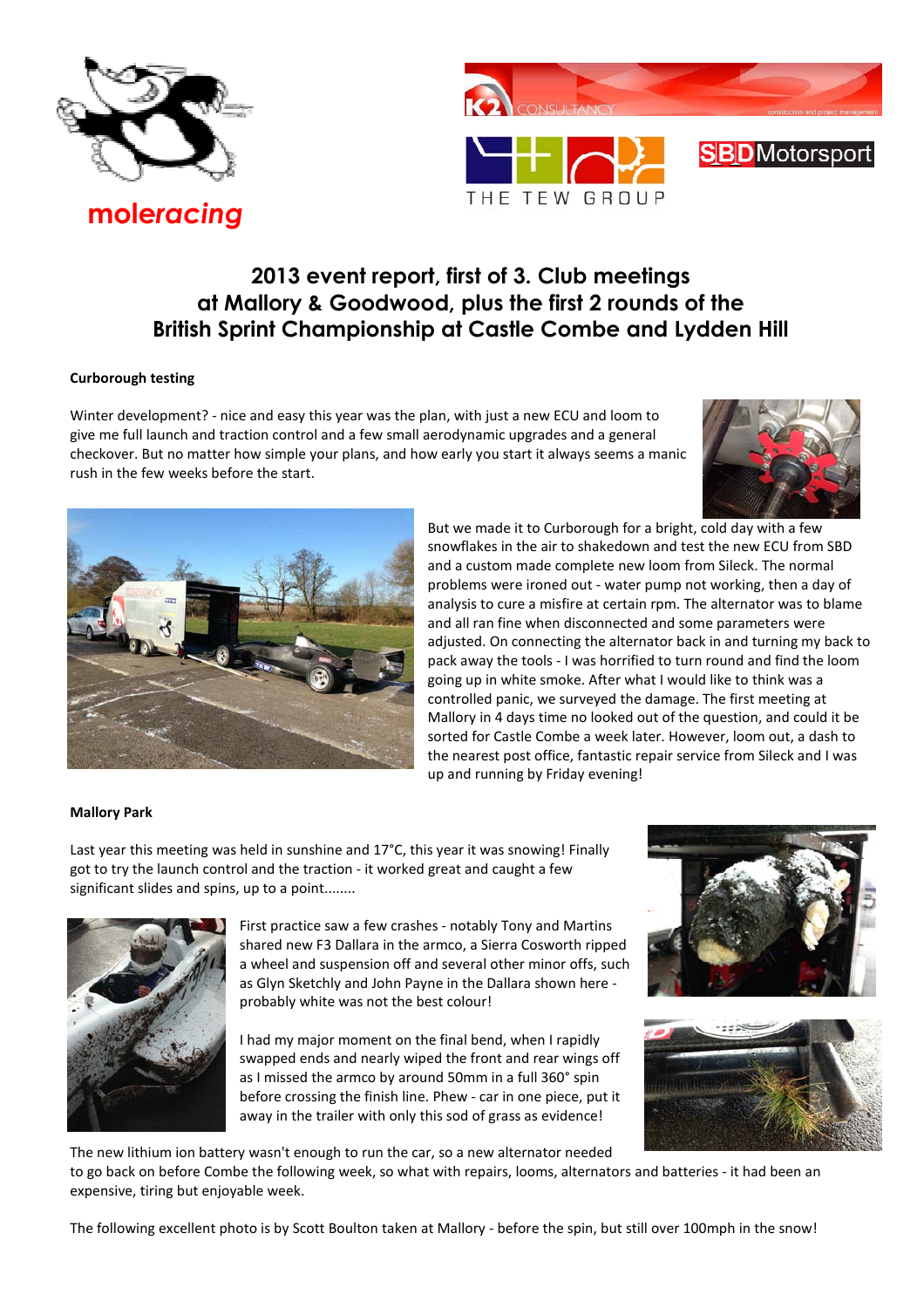

# **Castle Combe**





5 days later, I was parked up in the cold paddock in Wiltshire for the opening round of the British Sprint championship. Inside the trailer when I woke in the morning the temperature was 0.2°C and outside the car looked pretty - covered in a light snowfall!

Some software and map setting upgrade were uploaded and the auxiliary fuel tank plumbed in to cover the 5.5 miles of



practice. The noise scrutineer was not happy with my decibels, so after first practice this was drilled apart and repacked with sound deadening material and I was allowed to play.

I did not have a good day as the car didn't want to give me 4 cylinders to play with and only qualified 4th in class, behind 3 other SBD engined cars. Steve Broughton debuted his new OMS 25 and won the class, Mark Smith and Matt Hillam shared the Dallara and Scott Pillinger was setting giant killing times in his self built supercharged hyabusa. Star of wet timed runs though was Bill Gouldthorpe, who with brand new wets posted a time only a tenth behind the leading V8 - not bad for a 76 year old!

Despite software tweaks, and checking everything, we couldn't get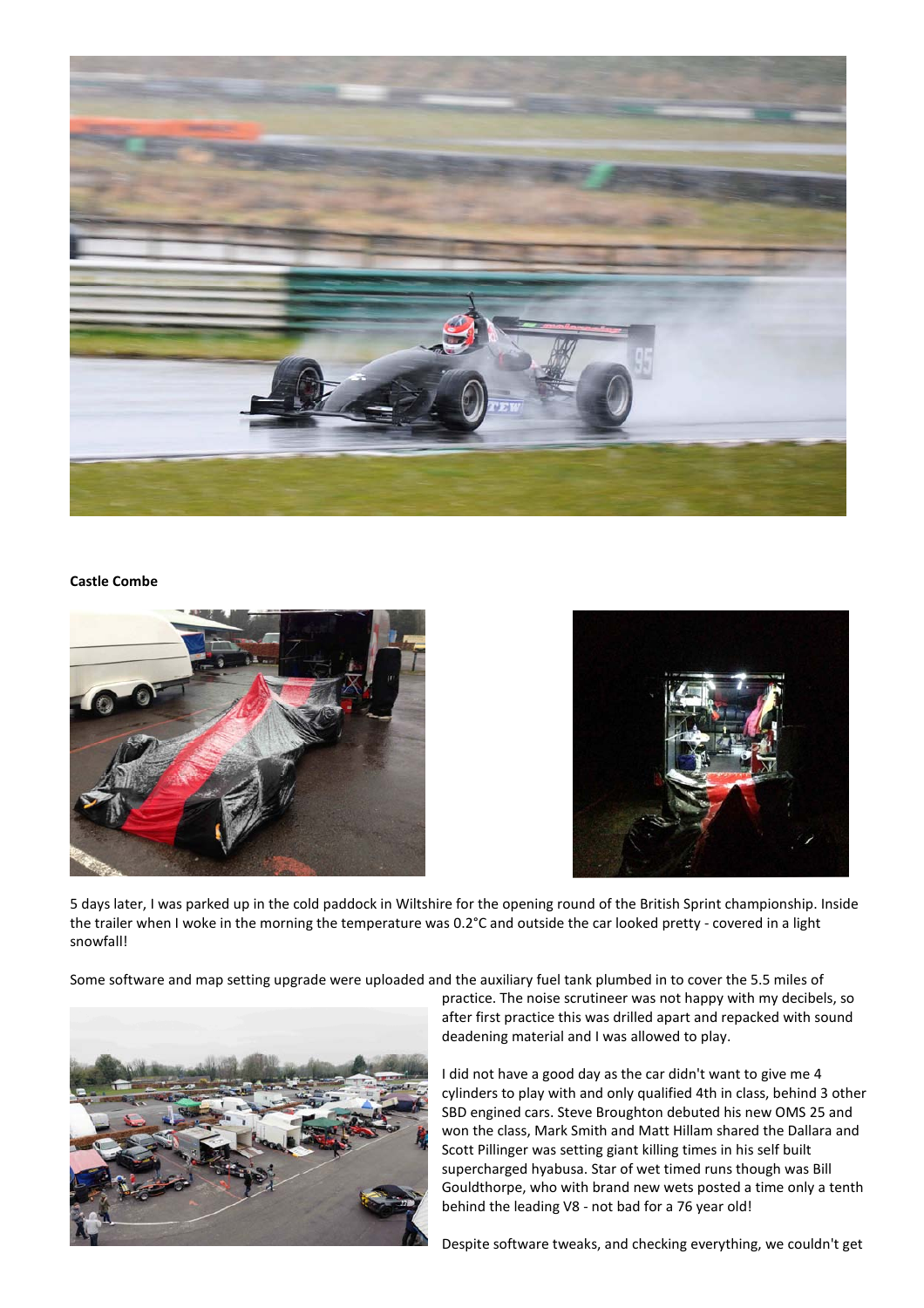the engine to run on 4 all the time and current thinking at the time is that the alternator switching off and on under full load was causing an issue - ultimately this was not the case - see Lydden!



A stunningly sharp photo by Steve Kilvington, above and below

Still I was pleased with 5th overall in the top 12 run off - helped by a minor off from Steve, and Scott had a best ever 3rd, behind the V8s of Terry Holmes and Terry Graves.

#### **Lydden Hill**

3rd event in a row - and yet more snowflakes! The inside temperature in the trailer when I woke was 1.5 degrees! Lots of new entrants for this 2nd round, with Gary Thomas, Glyn Sketchly and Martin Pickles all out in bike engined machines. Almost 30 runners trying to make the top 12 was going to be fun.

The new software hadn't cured the misfire and a coil pack breaking down was thought to be the most likely cause. With an engine not running well, I was pleased to qualify 12th. I used to carry a spare coil pack - for my old Zetec engine, so I gave this

away as I'm running a Duratec engine now. It turns out it uses a zetec coilpack! Doh! So with nothing to lose, the only thing we could change was the spark plugs and give it a go. Bingo, engine restored on full power.

With the car running properly for the first time all season, I enjoyed the 293 bhp and 9200 rpm it delivered, but could only manage 11th, but very pleased to have the power back again.

Simon Lambert of Sileck who has built the loom and carried out all the quick repairs this season was on hand to assist, and we hatched a plan for new coil over plugs and a few electrical mods to enhance the launch and traction control. If you ever need something automotive and electrical - 'Simons yer man'!



### **Goodwood**

At last a sunny, dry event. John the MD from sponsor K2 Consultancy joined me for the early start at Goodwood and we ran a lap of the 4km circuit as part of his training for a triathlon in the coming fortnight.